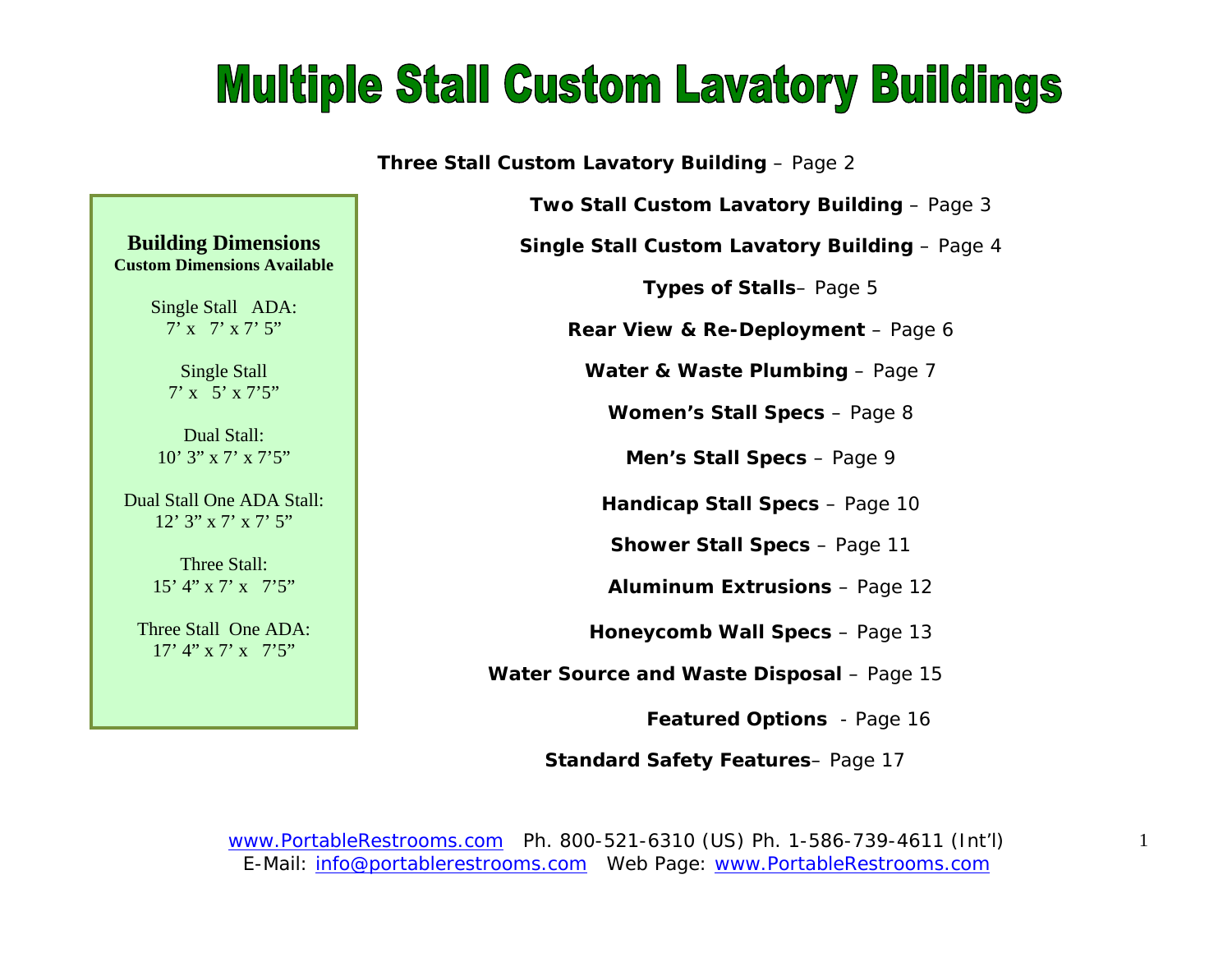### **Three Stall Custom Lavatory Buildings**



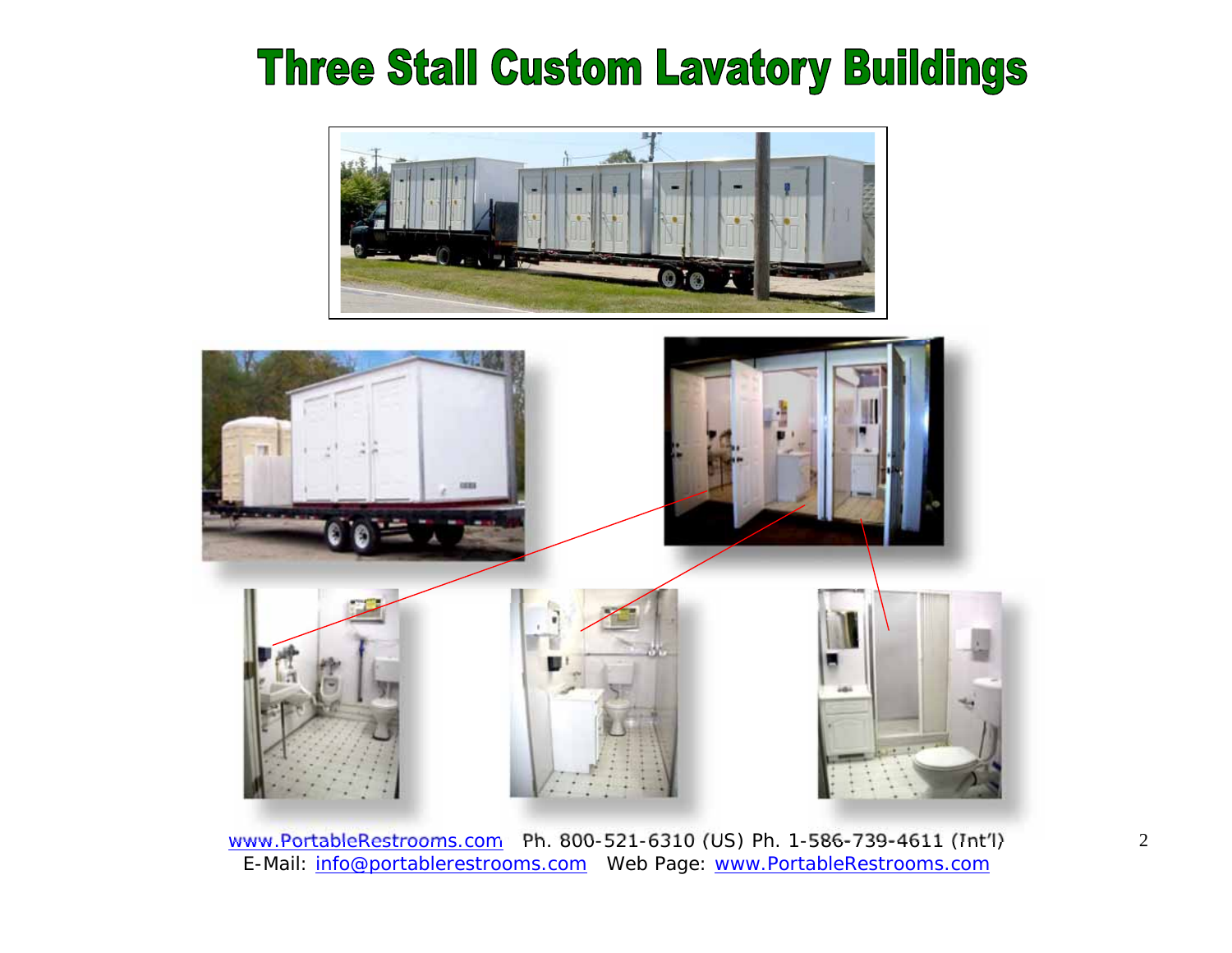# **Two Stall Custom Lavatory Buildings**

**(Patents Issued and Pending)**



Fig. 1 Stalls One and Two Stalls Three and four







Men's Stall Storage Stall Shower Stall Women's Stall ADA Stall

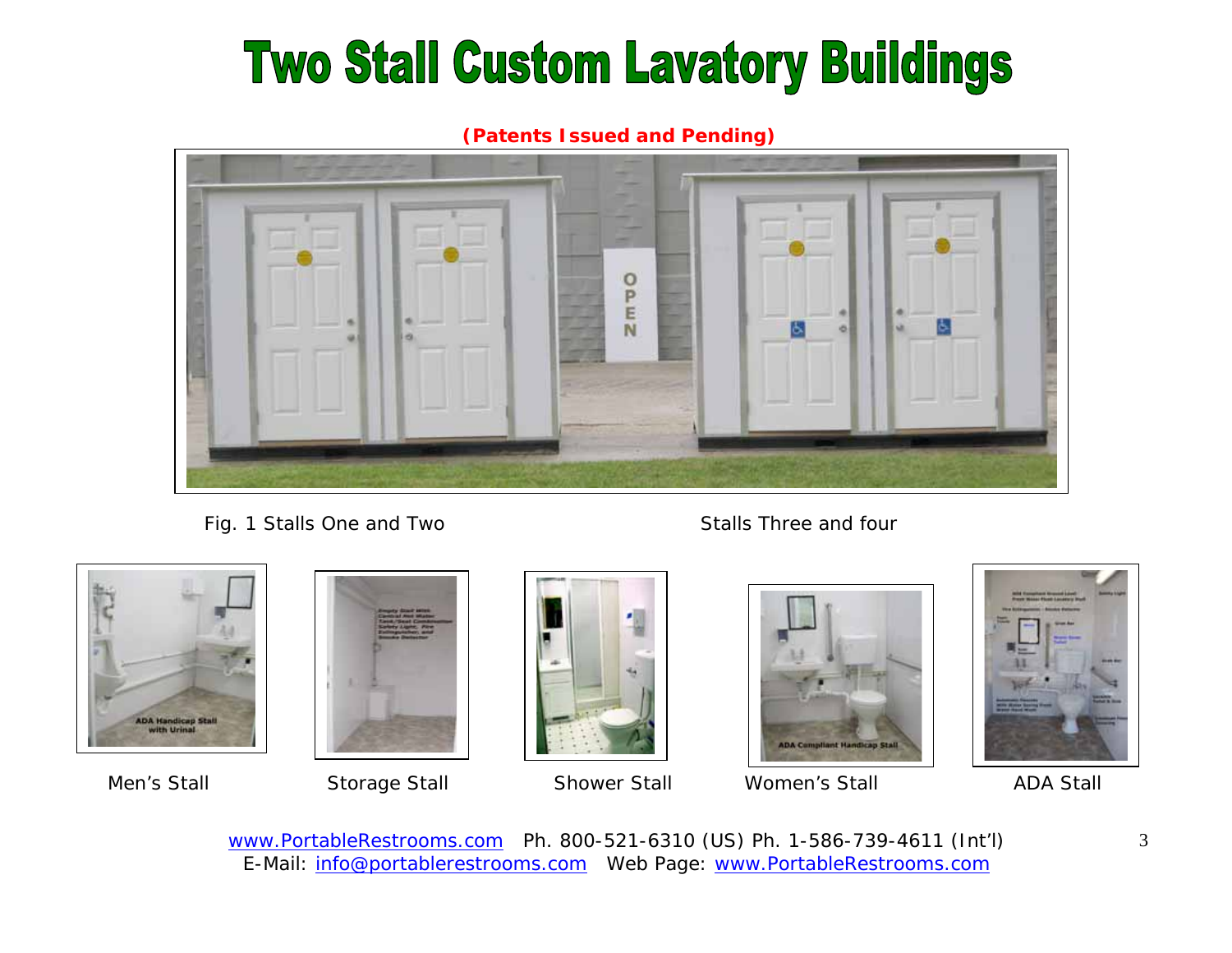## **Single Stall Custom Lavatory/Shower Buildings**

#### **Patents Issued and Pending**





 Easy Re-Deployment Steel Frame With Steel Encased Tine Ports



 7' x 7' Single Unisex Stall Lavatory/Shower Combination Model SBS 7777



Model SB 7777 or 5757

MODEL SBADA 7777

**ADA Compliant Dimension: 7' x 7' x 7'** 

**www.PortableRestrooms.com** Phone: 1-800-521-6310 International: 1-586-739-4611 Fax: 1-586-731-0670 E-mail: info@portablerestrooms.com Web Site: www.PortableRestrooms.com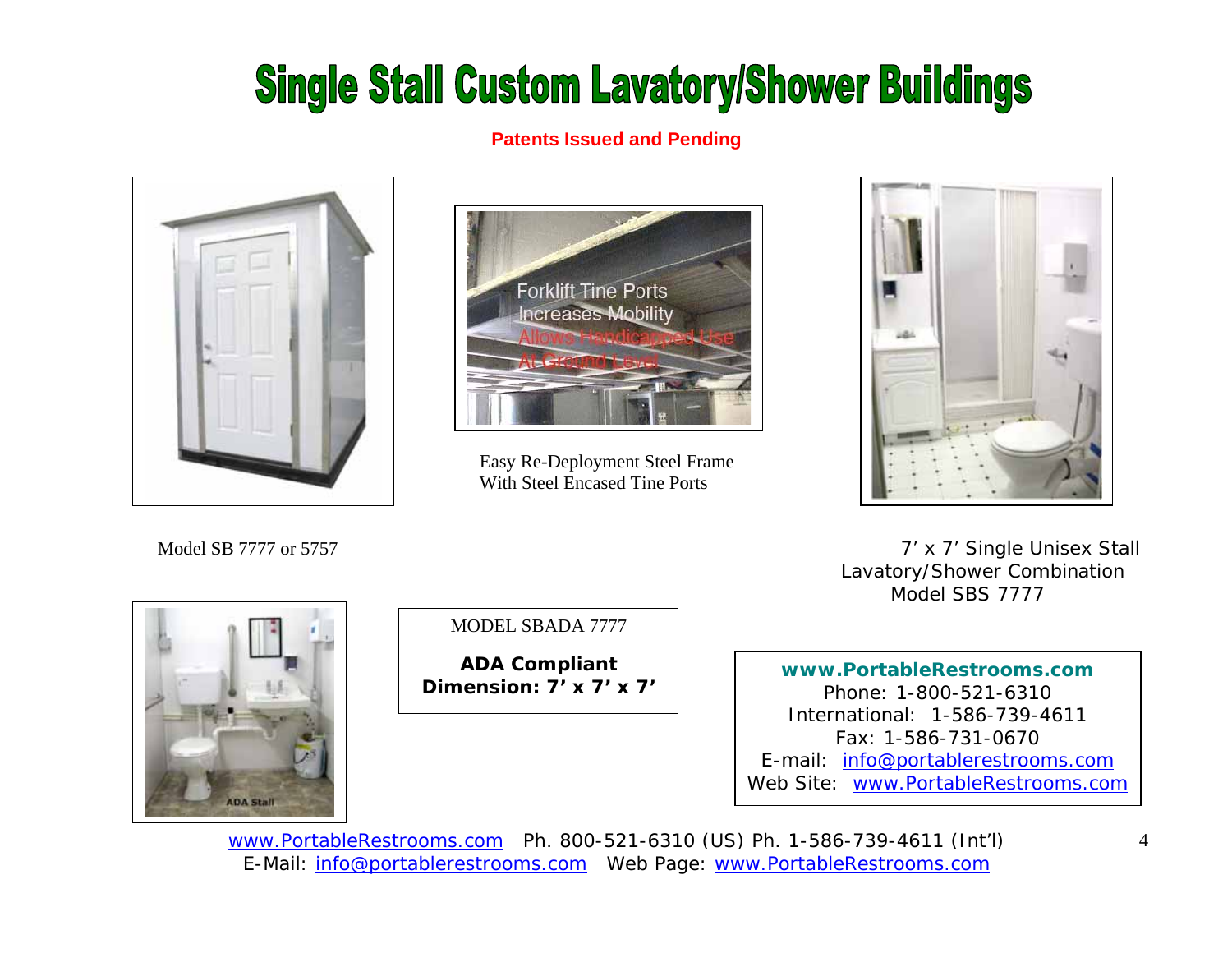### We Will Customize Any stall to Meet Your Requirements







Two Stall Building ADA Stall - Front View Men's Stall - Front/Top View Women's Stall - Front/Top View





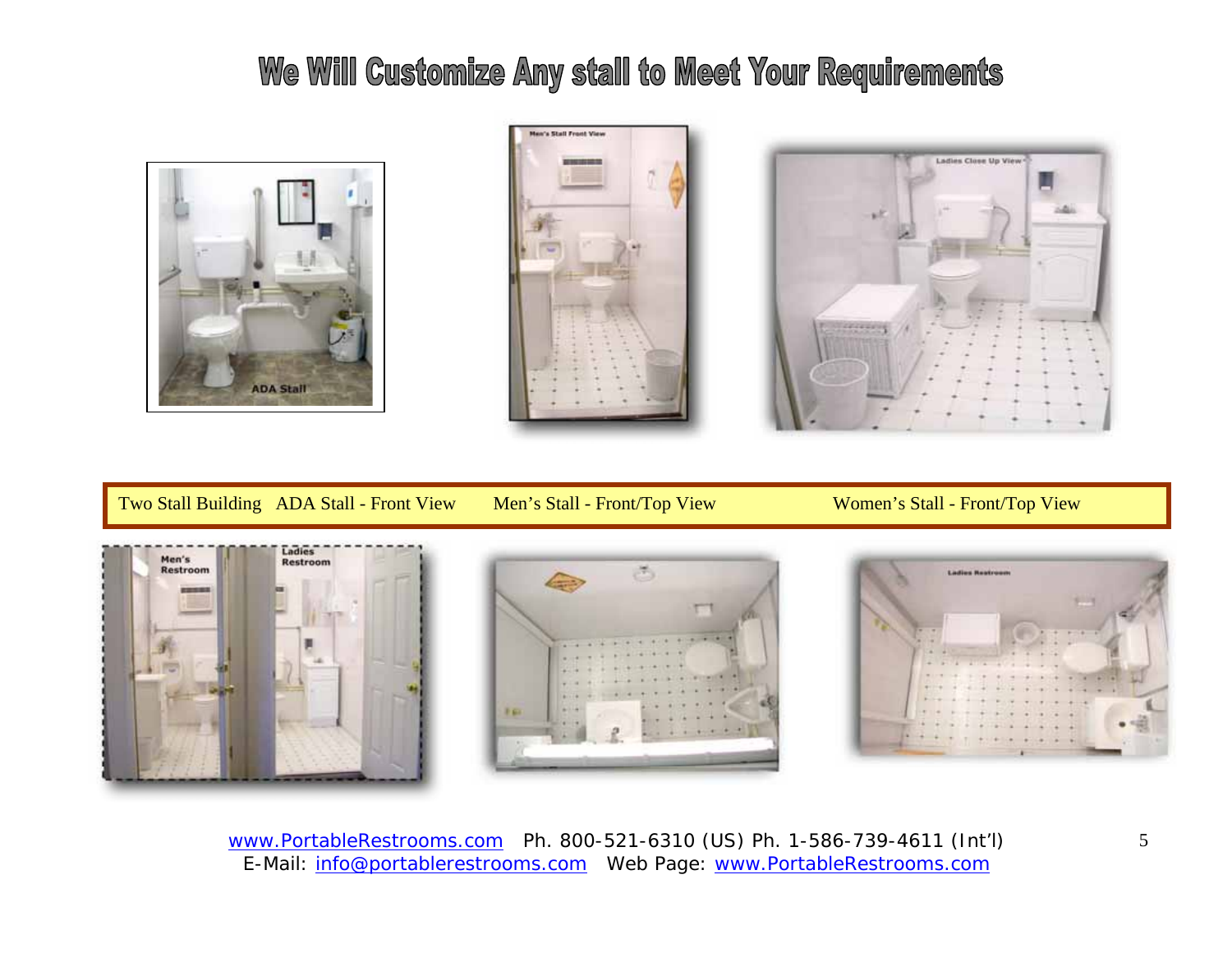

#### **Rear View Two Stall Lavatory Building**

Re-Deployable for Disasters – Festivals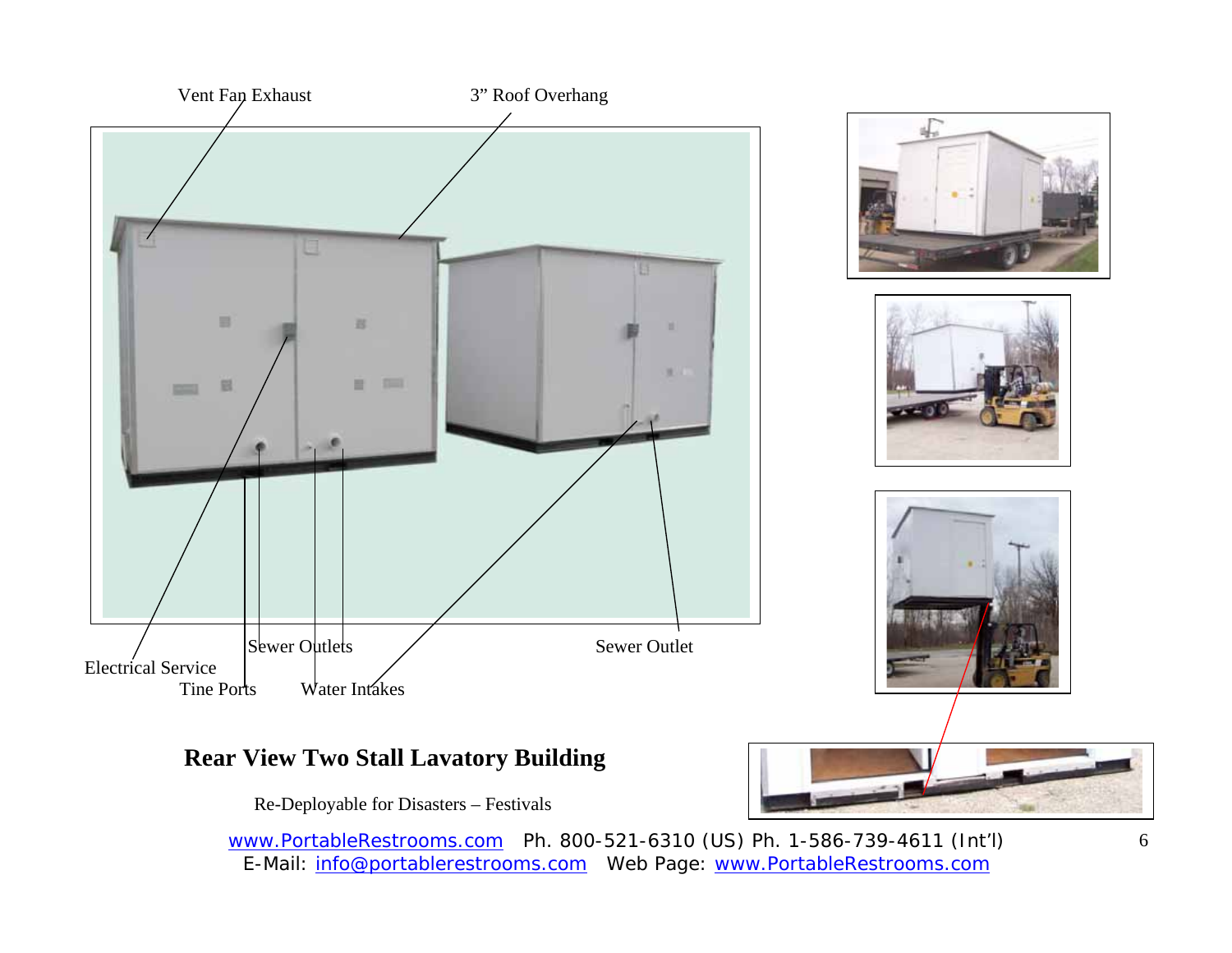### **EZ Hook Up For Water & Waste**



 Holding Tank and Garden Hose Connection



Issued and Pending Patents **Holding Tank with Pressurized Water Tank** 



 Sewer or Septic Tank Hook-up

ADA Compliant – Ground Level – Fresh Water Flush and Hand Wash Lavatory Buildings are Easily Relocated For Use in Disaster Planning

> **www.PortableRestrooms.com** Phone: 1-800-521-6310 International: 1-586-739-4611 Fax: 1-586-731-0670 E-mail: info@portablerestrooms.com Web Site: www.PortableRestrooms.com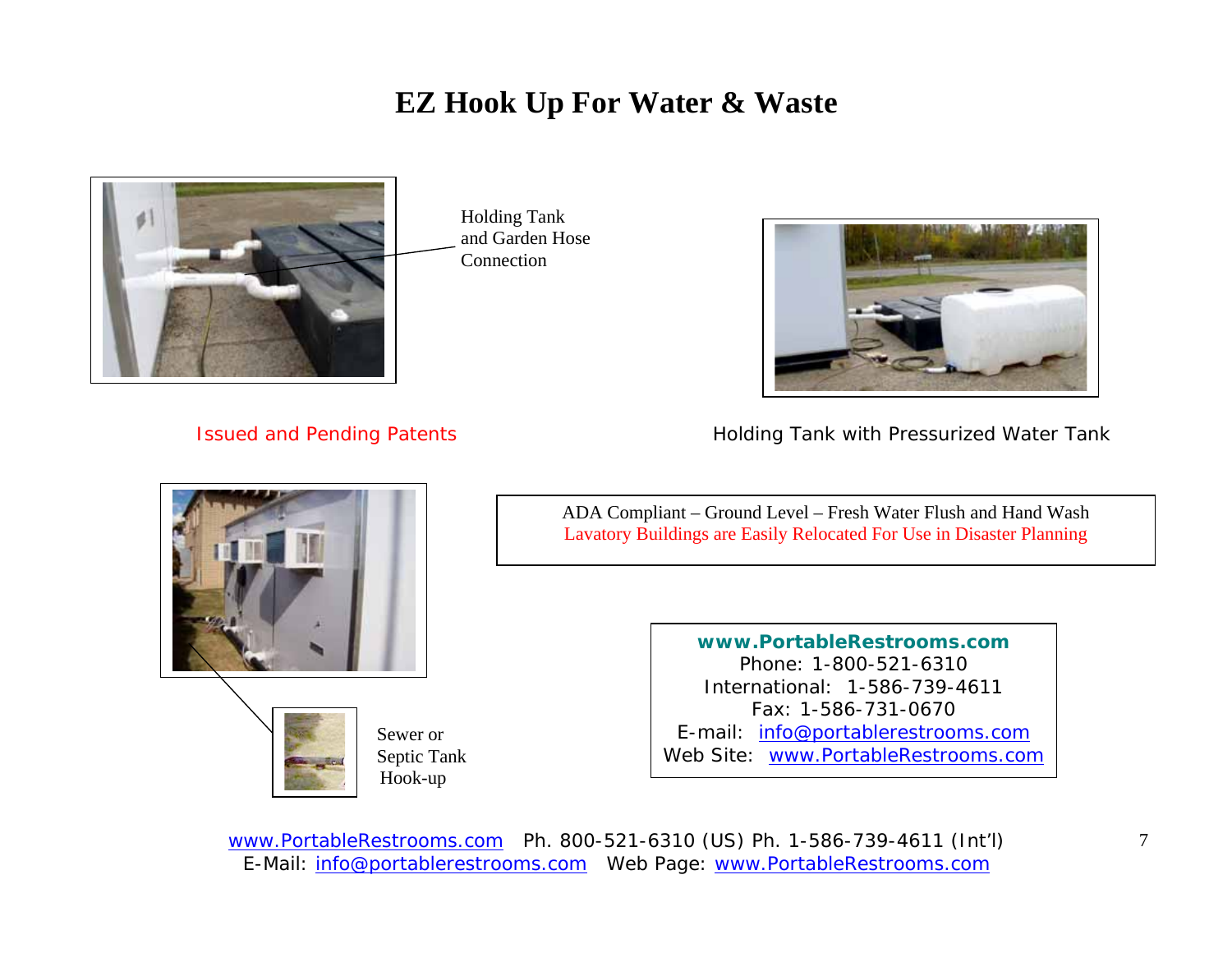### **Women's Ground Level Stall Specifications**

**Women's Stall** 5' x 7' Building Dimensions 1.524m x 2.133m 4" Steel Frame With Enclosed Steel Tine Ports for Easy Relocation Ceramic Toilets - Ceramic Sink with Vanity Plastic Water Saving Cisterns Automatic Shut Off Water Faucets Soap & Paper Towel Dispensers - Toilet Paper Holder Mirror - Clothes Hooks - Waste Basket - Bench Linoleum Floor Covering - Scuff Resistant, Non-Slip Internal Plumbing - Keyed Door Locks & Dead Bolt – Privacy Inside Lock Walls Constructed With Recycled Non-Porous ABS & FRP Honeycomb Recycled Polypropylene & Composite Walls Aluminum Covered Corners Aluminum or Stainless Steel Fasteners 36" Reinforced Doors with Inside Lock & Outside Key Lock for Off Hours Fire Extinguisher - Battery Operated Smoke Detectors 60 Amp Electrical Service (English or US) Safety Lights - Automatic Exhaust Fan Combination Air Conditioning and Heater Unit

#### **Options**

Water and Waste Holding Tanks Water Pressure Pump System Bidet – Mixer Faucet Macerator Lift Pumping System Drinking Fountain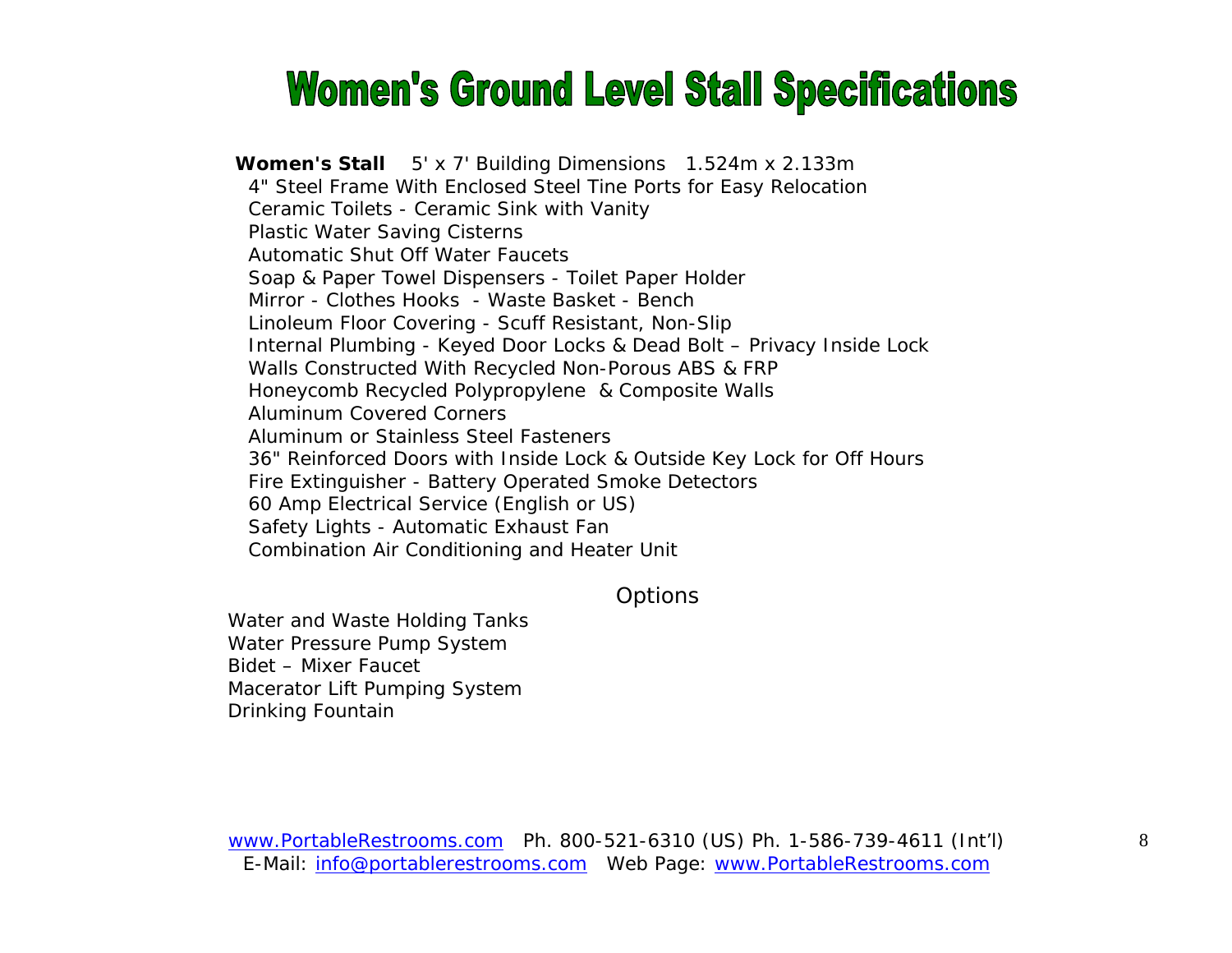### **Men's Ground Level Stall Specifications**

**Men's Stall** 5 ' x 7' Building Dimensions 1.524m x 2.133m 4" Steel Frame With Enclosed Steel Tine Ports for Easy Relocation Ceramic Toilets - Ceramic Sink with Vanity - Ceramic Urinal Plastic Water Saving Cisterns Waterless Urinal Automatic Shut Off Water Faucets Automatic Soap & Paper Towel Dispensers - Large Capacity Toilet Paper Holder Mirror - Clothes Hooks - Waste Basket Linoleum Floor Covering - Scuff Resistant, Non-Slip Internal Plumbing - Keyed Door Locks & Dead Bolt – Privacy Inside Lock Walls Constructed With Recycled Non-Porous ABS and FRP Honeycomb Recycled Polypropylene Aluminum Covered Corners Aluminum or Stainless Steel Fasteners Fire Extinguisher - Battery Operated Smoke Detectors 36" Reinforced Doors with Inside Lock & Outside Key Lock for Off Hours 60 Amp Electrical Service (English or US) Automatic Exhaust Fan Combination Air and Heat Unit Safety Lights

**Options** 

Water and Waste Holding Tanks Water Pressure Pump System Bidet – Mixer Faucet Macerator Lift Pumping System Drinking Fountain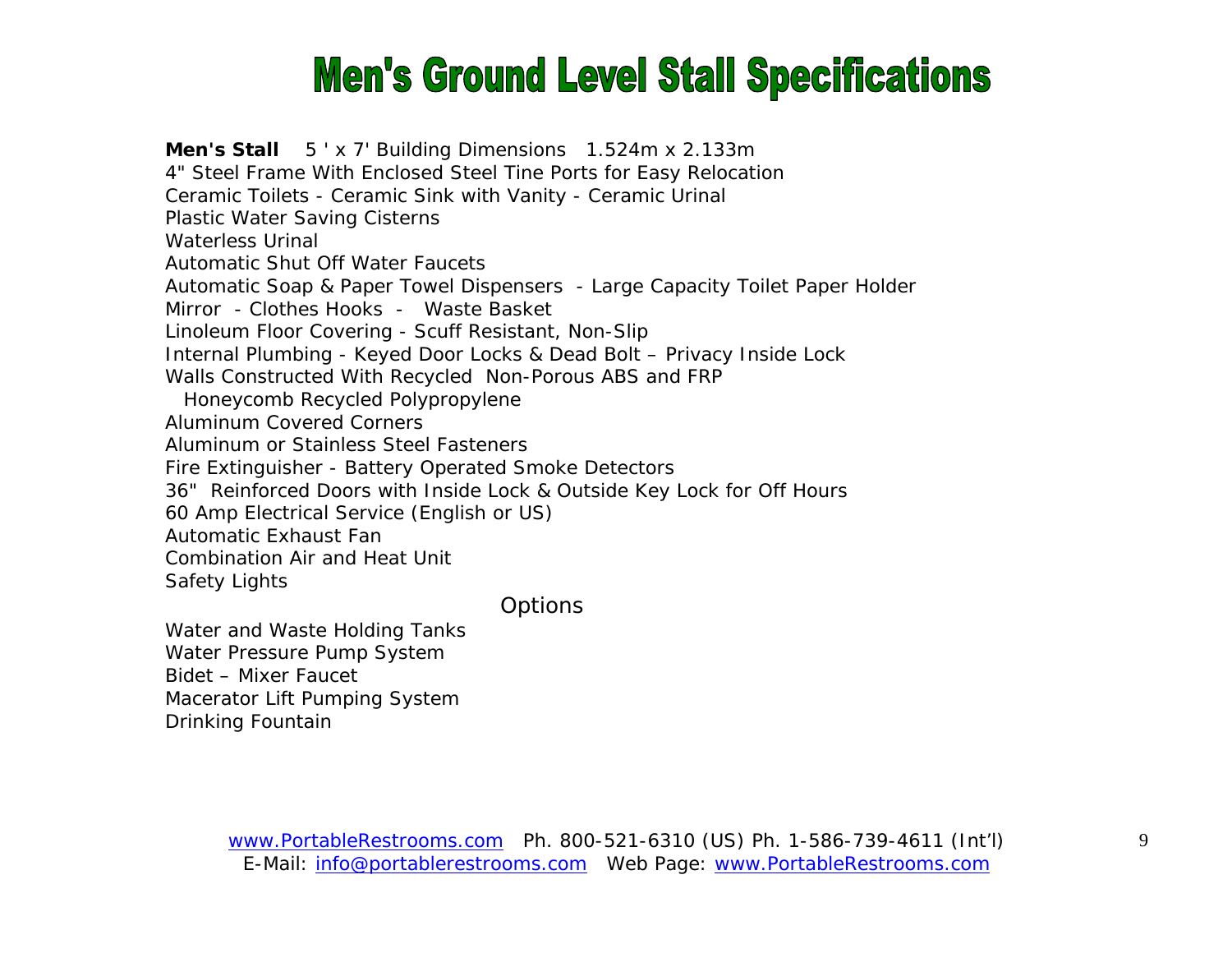### **Handicapped Ground Level Stall Specifications**

**Handicap Stall** 7' x 7' (Maximum Privacy Stall) 2.133m x 2.133m 4" Steel Frame With Enclosed Steel Tine Ports for Easy Relocation Ceramic Toilet - Plastic Water Saving Cistern

Grab Bars on Both Sides of Ceramic Toilet Handicap Ceramic Sink with Paddle Handle Faucets Paddle Handle Water Faucets Automatic Soap & Paper Towel Dispensers - Large Capacity Toilet Paper Holder Mirror - Clothes Hooks - Waste Basket Linoleum Floor Covering - Scuff Resistant, Non-Slip Paddle Handled 36" Doors – Keyed Door Locks & Dead Bolt – Privacy Inside Lock Walls Constructed With Recycled Non-Porous ABS and FRP Honeycomb Recycled Polypropylene Aluminum Covered Corners Aluminum or Stainless Steel Fasteners Throughout 36" Composite Door/Paddle Handle & Inside Lock & Outside Key Lock for Off Hours 2.5 Gallon Hot Water Heater or Tankless Water Heater Automatic Exhaust Fan Safety Lights 60 Amp Electrical Service (English or US) Combination Air Conditioning & Heat Unit

#### **Options**

Water and Waste Holding Tanks Water Pressure Pump System Bidet Mixer Faucet Macerator Lift Pumping System Drinking Fountain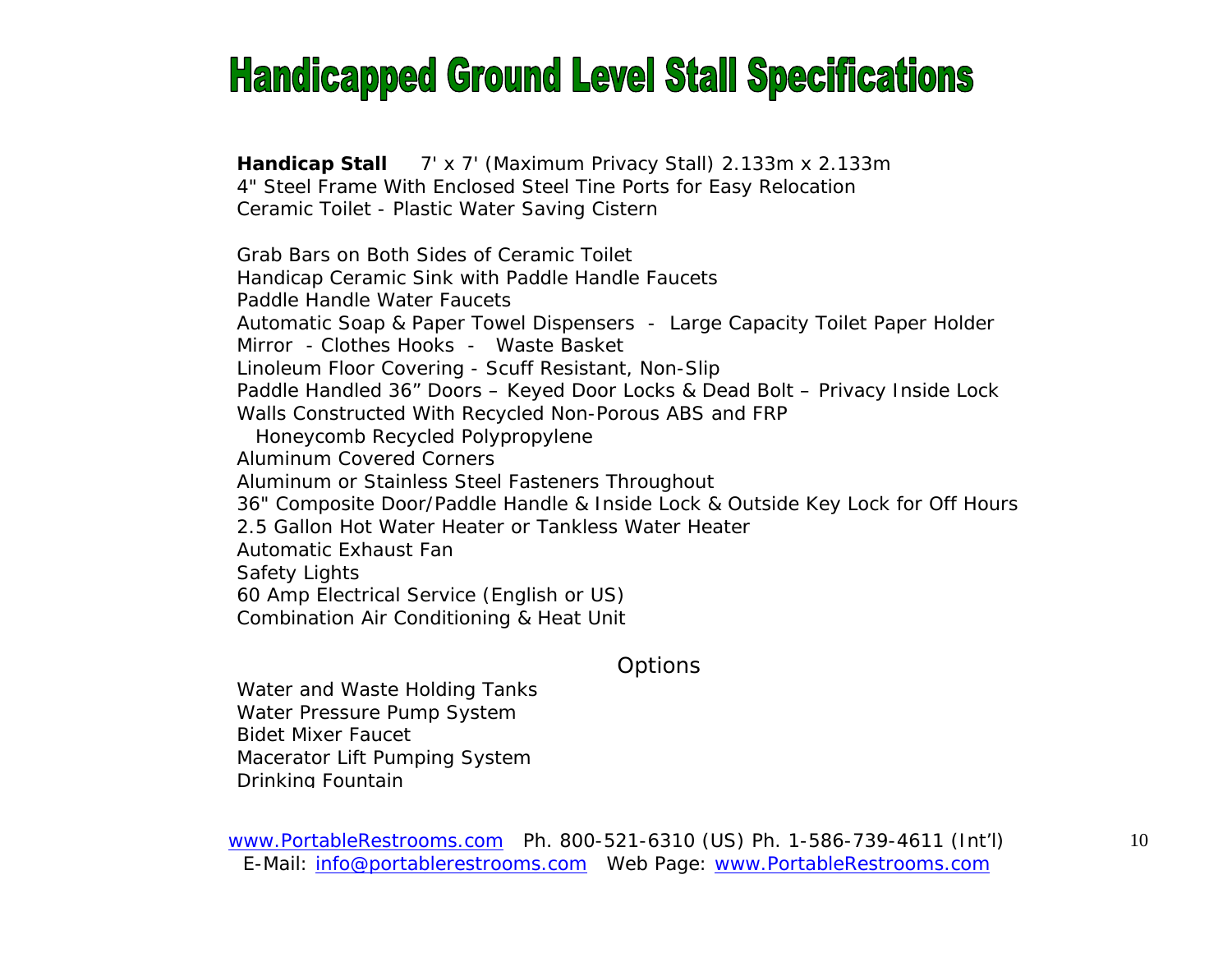### **Ground Level Shower Stall Specifications**

**Shower Stall** 7' x 7' (Maximum Privacy Stall) 1.524m x 2.133m 4" Steel Frame With Enclosed Steel Tine Ports for Easy Relocation Ceramic Toilet - Plastic Water Saving Cistern - Ceramic Sink with Vanity Shower With Plastic Enclosure and Shower Curtain Safety Mix Shower Head Automatic Shut Off Water Faucets Automatic Soap & Paper Towel Dispensers - Large Capacity Toilet Paper Holder Mirror - Bench - Waste Basket - Clothes Hooks Linoleum Floor Covering - Scuff Resistant, Non-Slip Internal Plumbing - Keyed Door Locks & Dead Bolt – Privacy Inside Lock Walls Constructed With Recycled Non-Porous ABS and FRP Honeycomb Recycled Polypropylene Aluminum or Stainless Steel Fasteners Throughout 36" Reinforced Door with Inside Lock & Outside Key Lock for Off Hours Fire Extinguisher - Battery Operated Smoke Detectors 60 Amp Electrical Service (English or US) Automatic Exhaust Fan Safety Lights

**Options** 

Water and Waste Holding Tanks Water Pressure Pump System Combination Air Conditioning and Heater Unit Macerator Lift Pumping System Drinking Fountain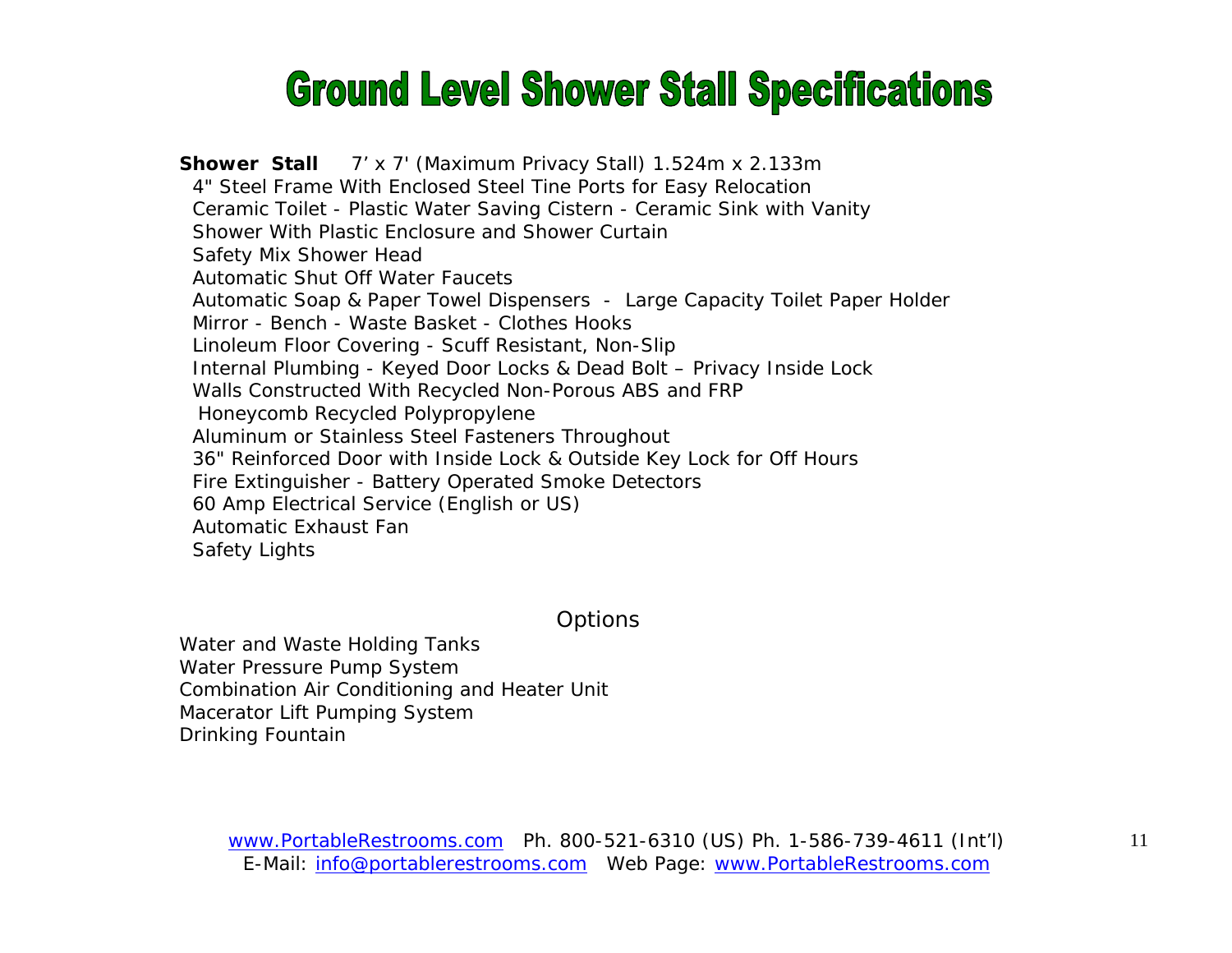# Aluminum Extrusions



www.PortableRestrooms.com Ph. 800-521-6310 (US) Ph. 1-586-739-4611 (Int'l) E-Mail: info@portablerestrooms.com Web Page: www.PortableRestrooms.com

12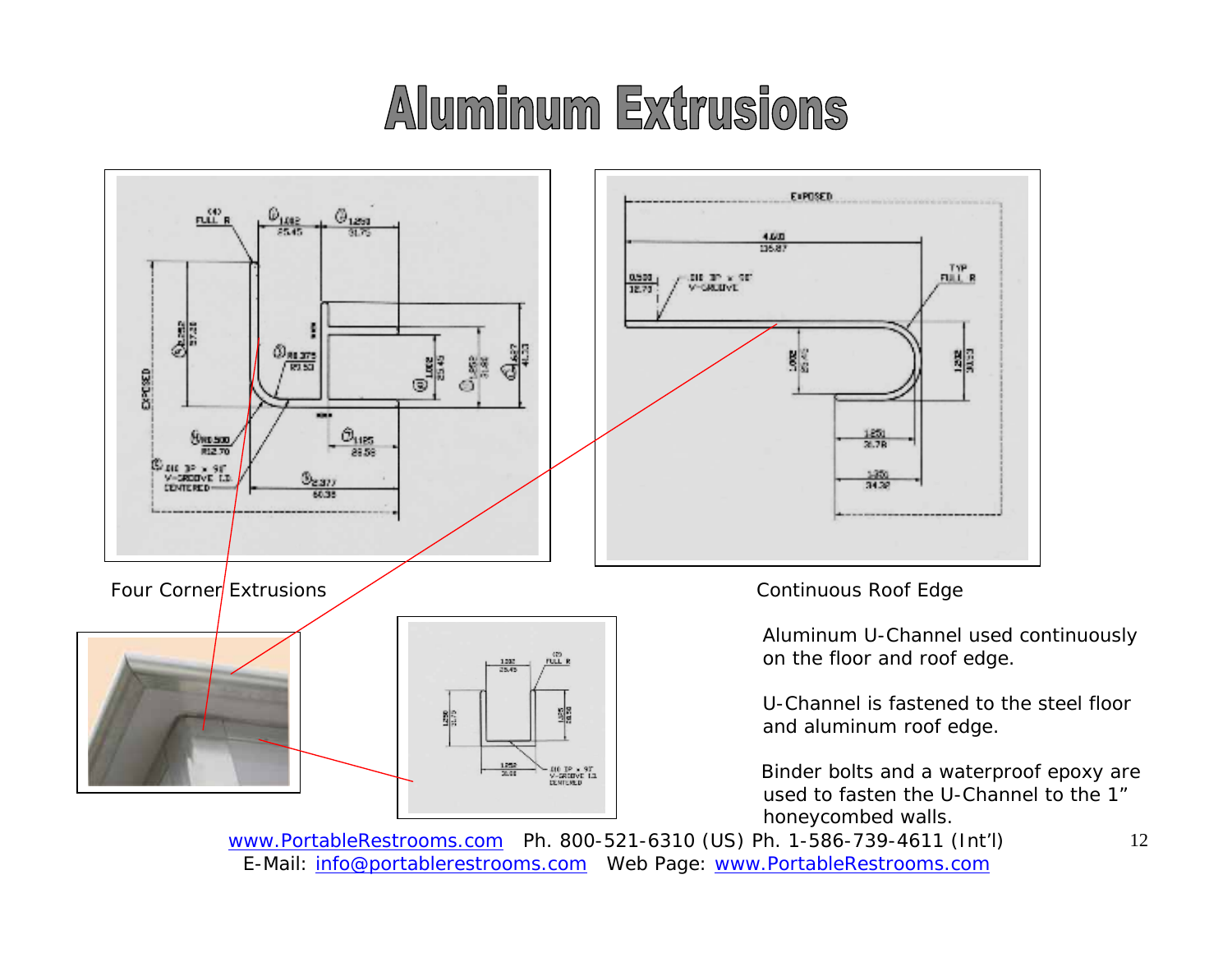### **Honeycombed Walls**

Common Specifications

**www.PortableRestrooms.com** Phone: 1-800-521-6310 International: 1-586-739-4611 E-mail: info@portablerestrooms.com Web Site:www.PortableRestrooms.com



Wall Cross Section Drawing

The walls are manufactured with a recycled random regrind ABS FRP Composite and the honeycombed material is a 30% recycled polypropylene. The exterior walls all have Ultraviolet Inhibitors for protection against damage from the sun.

Walls are manufactured from NPHIPS (Non Porous High Impact Polystyrene) Core Laminated with UV Capped Non-Porous ABS (Acrylonitrile Styrene) Facing on the Outside and Non-Porous non UV capped non ABS on the inside, in 8' x 18' sheets, white, pulled to 1.000" total thickness.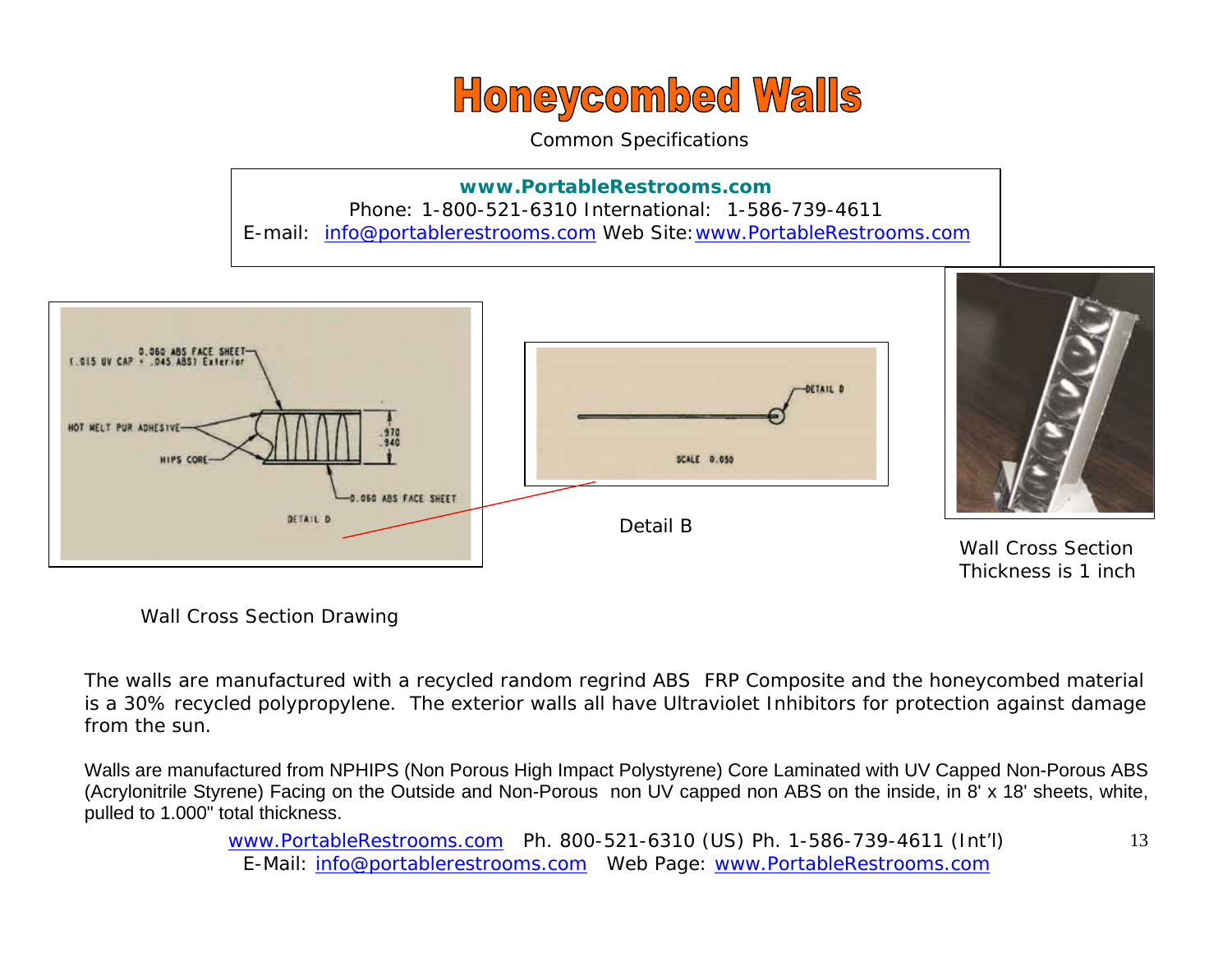### **Honeycombed Wall Sizes**

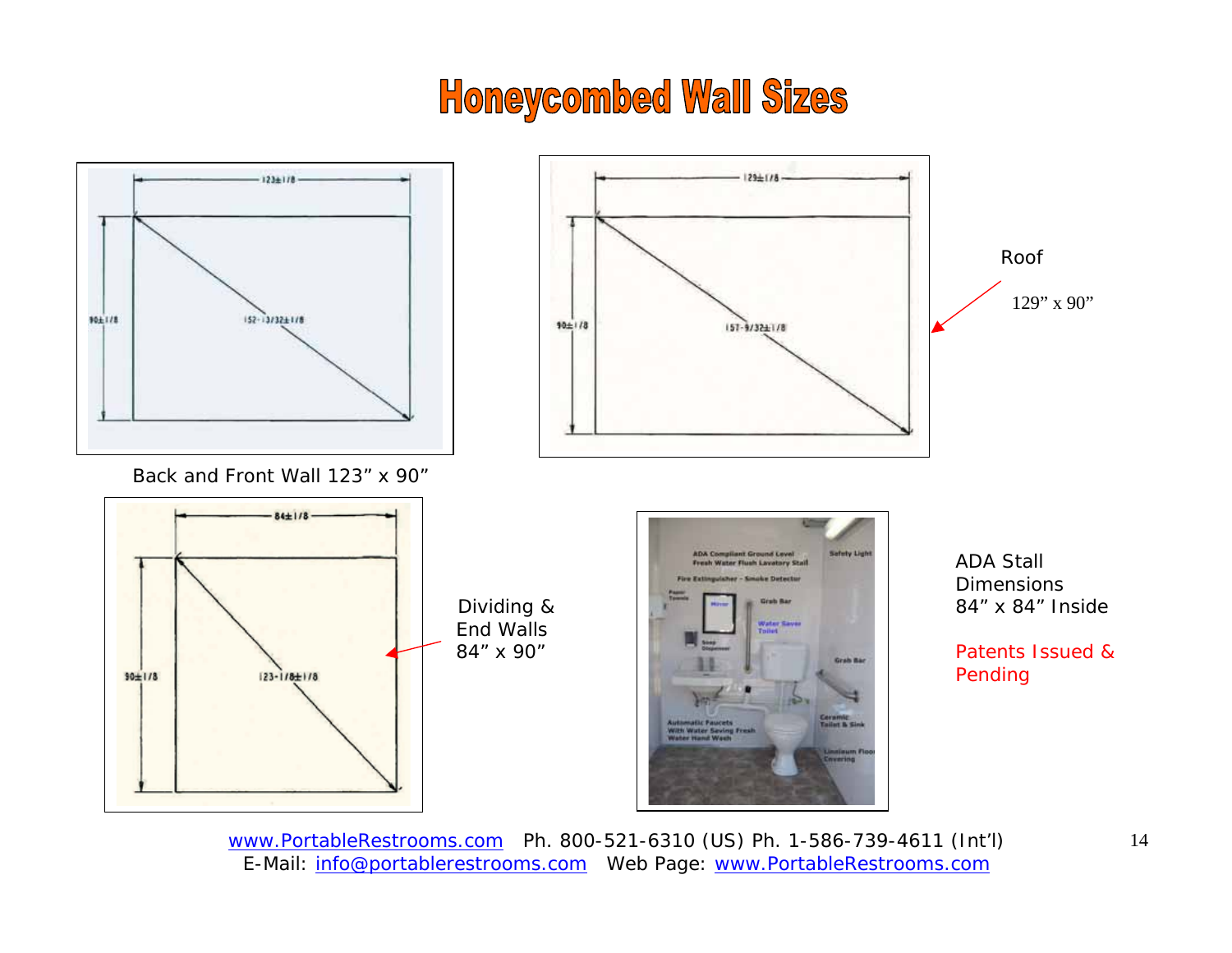### **Management of Water Supply and Waste Disposal**

![](_page_14_Picture_1.jpeg)

Water Tank 525 Gallons

![](_page_14_Picture_3.jpeg)

Two 300 Gallon Holding Tanks - One for Each Stall

This water to waste ratio when utilizing a holding tank eliminates the possibility of over filling the waste system. The water pressure can be powered by electricity or a solar/battery combination.

#### Porta John® is a Registered Trademark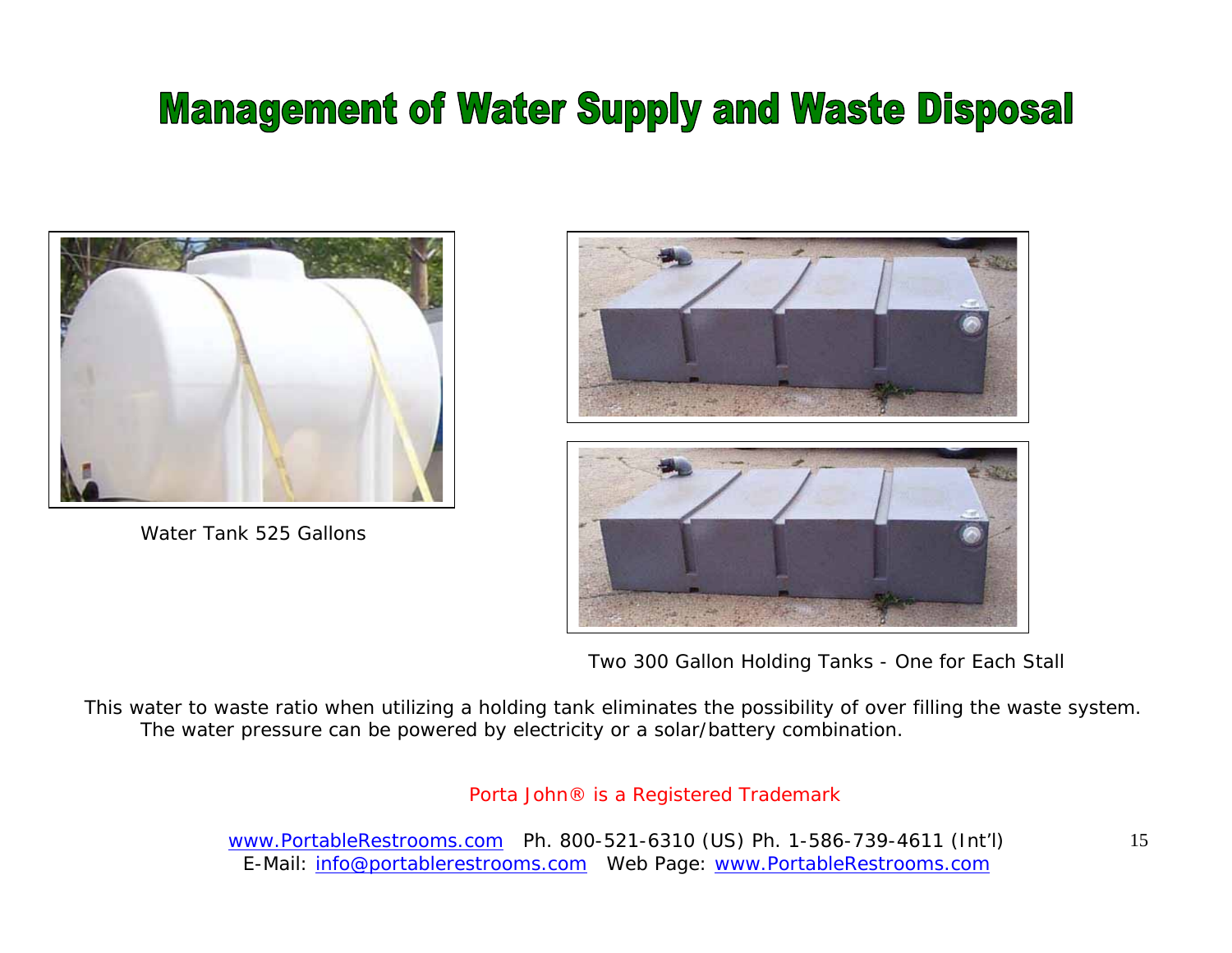![](_page_15_Picture_0.jpeg)

**Cold Water Drinking q Fountain**

![](_page_15_Picture_2.jpeg)

![](_page_15_Picture_3.jpeg)

### **Baby Changer Station Featured Options**

![](_page_15_Picture_5.jpeg)

#### **Two Stall Lavatory Dual ADA Men's and Women's with Locking Doors**